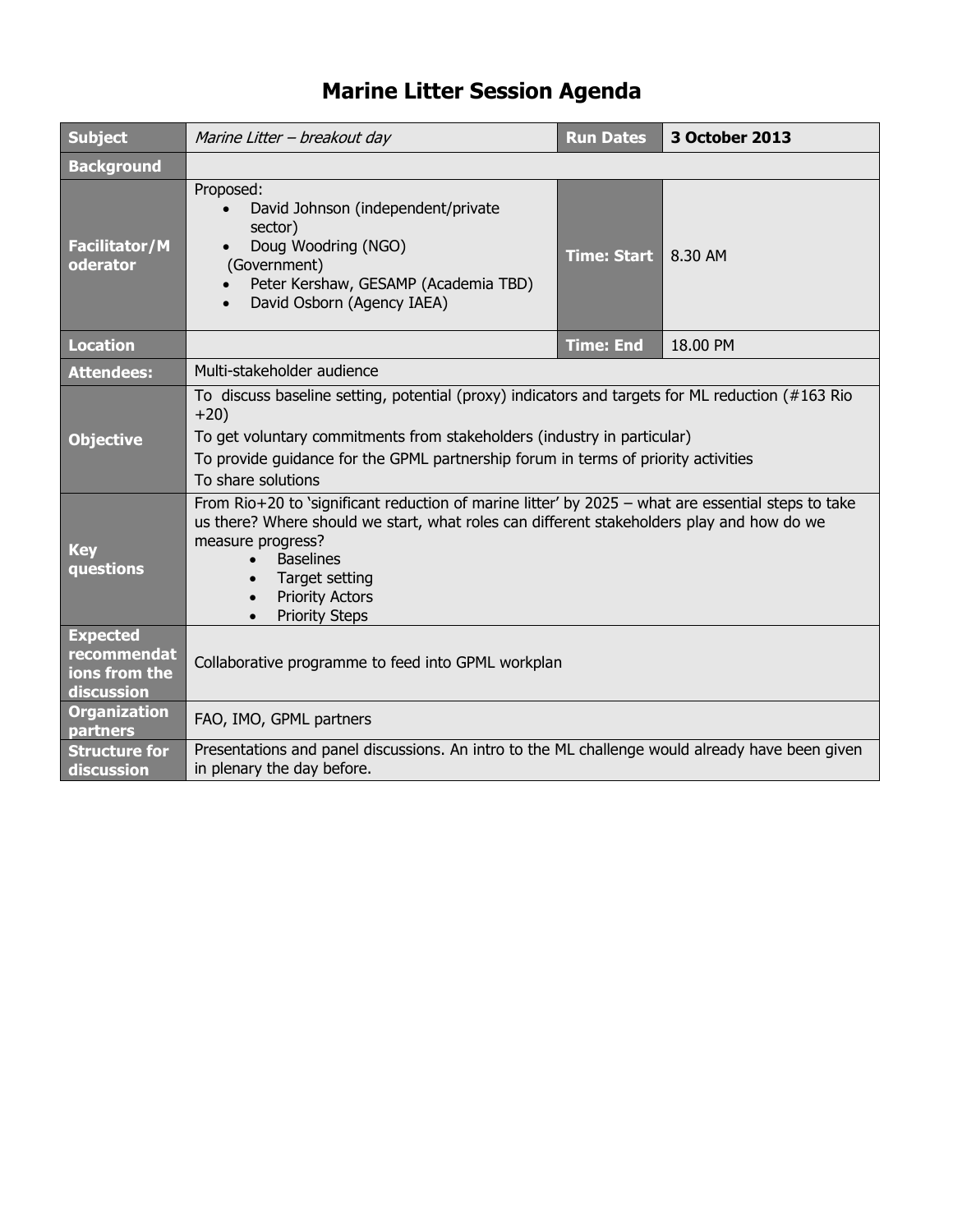| Parallel session Marine Litter - 3 October 8.30 - 18.00 |                                                                                                                                                                                                                                  |                                                                                                                                                                                                          |  |  |
|---------------------------------------------------------|----------------------------------------------------------------------------------------------------------------------------------------------------------------------------------------------------------------------------------|----------------------------------------------------------------------------------------------------------------------------------------------------------------------------------------------------------|--|--|
| <b>Duration</b>                                         | <b>Topic</b>                                                                                                                                                                                                                     | <b>Lead</b>                                                                                                                                                                                              |  |  |
| 8.30-10.30                                              | Setting the scene                                                                                                                                                                                                                | <b>Moderator: David Johnson</b>                                                                                                                                                                          |  |  |
| 8.30-8.40                                               | Introduction                                                                                                                                                                                                                     | GPA                                                                                                                                                                                                      |  |  |
| 8.40-8.50                                               | Land-based Sources: Challenges and solutions                                                                                                                                                                                     |                                                                                                                                                                                                          |  |  |
| 8.50-9.20                                               | Sea-based Sources: Challenges and solutions<br>Ship based<br>$\bullet$<br>Abandoned, Lost and Discarded Fishing Gear<br>(ALDFG)                                                                                                  | Fredrik Haag, International Maritime Organization<br>Francis Chopin, Food and Agriculture Organization<br>of the United Nations                                                                          |  |  |
| 9.20-9.30                                               | Recovery: Challenges and solutions (food for thought)                                                                                                                                                                            | Mike Biddle, Waste Free Ocean Americas                                                                                                                                                                   |  |  |
| 9.30-10.30                                              | Baseline initiatives & Proxy Indicators (10-15 min)<br>Panel discussion (45 min) - Regional Perspectives & initiatives<br>LAC<br>Europe<br>Asia<br>Africa                                                                        | Peter Kershaw, GESAMP<br>Academia panels                                                                                                                                                                 |  |  |
| 10.30-11.00                                             | Coffee Break                                                                                                                                                                                                                     |                                                                                                                                                                                                          |  |  |
| 11.00-13.00                                             | <b>Stakeholder Voices</b>                                                                                                                                                                                                        | <b>Moderator: Doug Woodring</b>                                                                                                                                                                          |  |  |
| $11.00 - 12.00$                                         | Stakeholder panel: Priorities - what is feasible in a Rio +20<br>commitment context<br>Industry (Fishing, plastics, cosmetics) - reduction of<br>lost gear/redesign/phase out)<br>Government - timelines and targets/commitments | Steve Rochlin, co-CEO, IO Sustainability<br>Maria Tsakona, D-Waste<br>John Kieser, Plastic SA                                                                                                            |  |  |
| 12.00-13.00                                             | Stakeholder panel: Priority Actors - roles & engagement<br>examples<br>Community groups<br>Youth<br>Citizen involvement<br>Art, music, sports                                                                                    | Rikki Gunn, Ghostnets Australia<br>Suzanne Stanley, Jamaica Environment Trust,<br>Daniella Russo, Plastic Pollution Coalition<br>Marcos Diaz, Deputy Minister of Sports, Schools<br>and Universities, DR |  |  |
| 13.00-14.00                                             | Lunch                                                                                                                                                                                                                            |                                                                                                                                                                                                          |  |  |
|                                                         |                                                                                                                                                                                                                                  |                                                                                                                                                                                                          |  |  |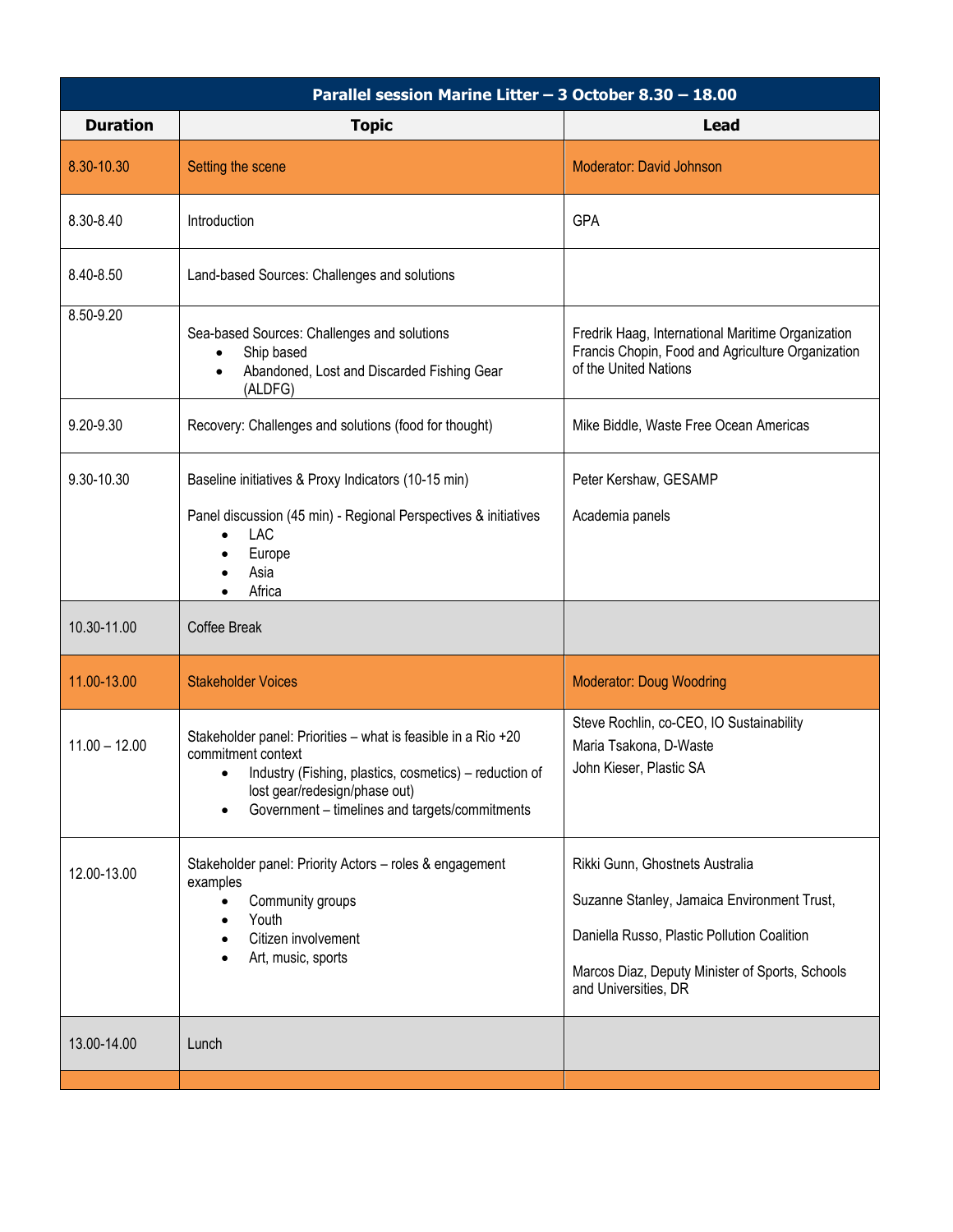| Parallel session Marine Litter - 3 October 8.30 - 18.00 |                                                                                                                                                                                                                                                                                                                                                                                                                                                                                                                                                                                                                                                                                                                                                                                                                                                                                                                                                                                                                                                                                                                                                                                                                                                                                                                                                                                                                                            |                                                              |  |  |  |
|---------------------------------------------------------|--------------------------------------------------------------------------------------------------------------------------------------------------------------------------------------------------------------------------------------------------------------------------------------------------------------------------------------------------------------------------------------------------------------------------------------------------------------------------------------------------------------------------------------------------------------------------------------------------------------------------------------------------------------------------------------------------------------------------------------------------------------------------------------------------------------------------------------------------------------------------------------------------------------------------------------------------------------------------------------------------------------------------------------------------------------------------------------------------------------------------------------------------------------------------------------------------------------------------------------------------------------------------------------------------------------------------------------------------------------------------------------------------------------------------------------------|--------------------------------------------------------------|--|--|--|
| <b>Duration</b>                                         | <b>Topic</b>                                                                                                                                                                                                                                                                                                                                                                                                                                                                                                                                                                                                                                                                                                                                                                                                                                                                                                                                                                                                                                                                                                                                                                                                                                                                                                                                                                                                                               | <b>Lead</b>                                                  |  |  |  |
| 14.00-15.30                                             | Developing an agenda                                                                                                                                                                                                                                                                                                                                                                                                                                                                                                                                                                                                                                                                                                                                                                                                                                                                                                                                                                                                                                                                                                                                                                                                                                                                                                                                                                                                                       | Moderator:                                                   |  |  |  |
| 14.00-14.10                                             | Developing a regional marine litter action plan with measurable<br>targets and timelines.                                                                                                                                                                                                                                                                                                                                                                                                                                                                                                                                                                                                                                                                                                                                                                                                                                                                                                                                                                                                                                                                                                                                                                                                                                                                                                                                                  | Maria-Luisa Silva, Mediterranean Action Plan                 |  |  |  |
| $14.10 - 14.20$                                         | National level activity - the Netherlands                                                                                                                                                                                                                                                                                                                                                                                                                                                                                                                                                                                                                                                                                                                                                                                                                                                                                                                                                                                                                                                                                                                                                                                                                                                                                                                                                                                                  | Hermien Busschbach, Netherlands                              |  |  |  |
| $14.20 - 14.30$                                         | Global activity (campaign e.g. WSPA)                                                                                                                                                                                                                                                                                                                                                                                                                                                                                                                                                                                                                                                                                                                                                                                                                                                                                                                                                                                                                                                                                                                                                                                                                                                                                                                                                                                                       | Claire Bass, WSPA                                            |  |  |  |
| 14.30 - 15.30                                           | Ocean Recovery Alliance and plastics to oil companies<br>Keith Christman, Managing Director of Plastic Markets,<br>$\bullet$<br>American Chemistry Council Overview of waste and<br>litter prevention strategies and the evolution of energy<br>recovery technologies<br>Agilyx--Learn how plastics-to-oil technology can<br>$\bullet$<br>empower communities by creating local jobs,<br>improving the environment, and turning non-recycled,<br>used plastics into a new and valuable commodity that<br>can increase a region's energy independence. PTO<br>technologies, such as that deployed by Agilyx, can<br>convert the sorts of mixed waste plastics found in<br>marine debris into a local energy resource. These<br>technologies are available to industrial and municipal<br>waste managers who are focused on higher and better<br>use of resources, while meeting challenging<br>environmental standards.<br>RES Polyflow--Mixed polymer and rubber wastes<br>$\bullet$<br>represent the most robust source of energy present in<br>the waste stream today, and these resources are<br>completely wasted if sent to landfill, or worse, wind up<br>as marine litter. Hear how plastics-to-oil (or pyrolysis)<br>technologies can economically and efficiently convert<br>these otherwise landfill-destined wasted into fuels or<br>energy with minimal pre-sorting or handling.<br>Michael Murray, Cynar Plc-TEXT FORTHCOMING |                                                              |  |  |  |
| 15.30-16.00                                             | Coffee Break                                                                                                                                                                                                                                                                                                                                                                                                                                                                                                                                                                                                                                                                                                                                                                                                                                                                                                                                                                                                                                                                                                                                                                                                                                                                                                                                                                                                                               |                                                              |  |  |  |
| 16.00-18.00                                             | The way forward                                                                                                                                                                                                                                                                                                                                                                                                                                                                                                                                                                                                                                                                                                                                                                                                                                                                                                                                                                                                                                                                                                                                                                                                                                                                                                                                                                                                                            | Moderator: David Osborn, IAEA                                |  |  |  |
| 16.00-16.10                                             | Regional nodes                                                                                                                                                                                                                                                                                                                                                                                                                                                                                                                                                                                                                                                                                                                                                                                                                                                                                                                                                                                                                                                                                                                                                                                                                                                                                                                                                                                                                             | Hector Huerta, CPPS                                          |  |  |  |
| 16.10-16.20                                             | National networks                                                                                                                                                                                                                                                                                                                                                                                                                                                                                                                                                                                                                                                                                                                                                                                                                                                                                                                                                                                                                                                                                                                                                                                                                                                                                                                                                                                                                          | Nancy Wallace, NOAA                                          |  |  |  |
| 16.20-16.30                                             | Crosscutting networks                                                                                                                                                                                                                                                                                                                                                                                                                                                                                                                                                                                                                                                                                                                                                                                                                                                                                                                                                                                                                                                                                                                                                                                                                                                                                                                                                                                                                      | Eva Barretto, Local Garbage                                  |  |  |  |
| 16.30-17.40                                             | Panel discussion: Priority activities for consideration of the GPML                                                                                                                                                                                                                                                                                                                                                                                                                                                                                                                                                                                                                                                                                                                                                                                                                                                                                                                                                                                                                                                                                                                                                                                                                                                                                                                                                                        | NGO, government, PS<br>Mike Biddle, WFO Americas<br>5 Gyres/ |  |  |  |
| 17.40-18.00                                             | Summary                                                                                                                                                                                                                                                                                                                                                                                                                                                                                                                                                                                                                                                                                                                                                                                                                                                                                                                                                                                                                                                                                                                                                                                                                                                                                                                                                                                                                                    |                                                              |  |  |  |